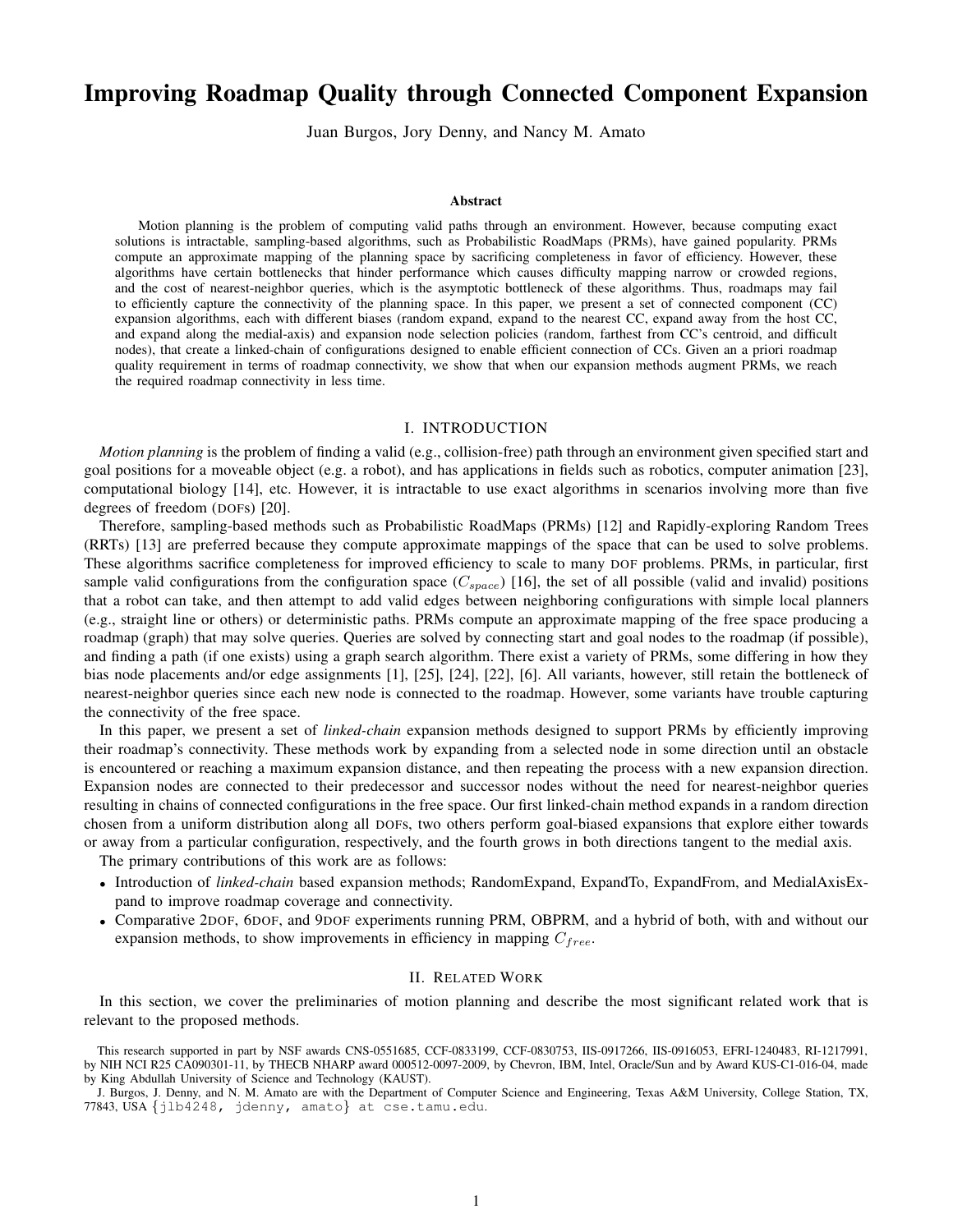#### *A. Motion Planning Preliminaries*

A robot is a movable object whose position and orientation can be described by n parameters, or *degrees of freedom* (DOFs), each corresponding to an object component (e.g., position, orientation, link angles, and/or link displacements). Hence, a robot's configuration q can be uniquely described by an *n*-dimensional vector  $\langle q_1, q_2, \ldots, q_n \rangle$  where  $q_i$  is the *i*th DOF. The space, consisting of all possible robot configurations (feasible or not), is called *configuration space* ( $C_{space}$ ) [16]. The subset of all feasible configurations is the *free space*  $(C_{free})$ , while the union of the infeasible configurations is the *obstacle space* ( $C_{obst}$ ). Thus, the motion planning problem becomes that of finding a continuous trajectory in  $C_{free}$  from a given start configuration to a goal configuration.

In general, it is intractable to compute explicit  $C_{obst}$  boundaries [20]. However, the feasibility of configurations can be determined quite efficiently, e.g., by performing a collision detection (CD) test in the *workspace*, the robot's natural space, a two or three dimensional space. This motivates the use of sampling-based approaches such as PRMs over exact methods because they only consider a finite set of sampled robot configurations.

#### *B. Probabilistic RoadMaps*

The Probabilistic RoadMap [12] algorithms have two major phases as seen below in Algorithm 1: roadmap construction and query. During the construction phase, configurations are sampled in  $C_{space}$  and validated. This step is followed by a node connection step where deterministic paths between neighboring nodes are computed using nearest-neighbors computations. An optional CC connection step may then be applied, after the node connection step, with varying CC pairing policies to

| <b>Algorithm 1 Basic PRM Algorithm with CC Connection</b> |  |  |  |  |
|-----------------------------------------------------------|--|--|--|--|
| 1: Roadmap $G \leftarrow \emptyset$                       |  |  |  |  |
| 2: while $\neg$ DONE do                                   |  |  |  |  |
| Sample nodes from $C_{free}$ .<br>3:                      |  |  |  |  |
| Connect nodes to each other.<br>$4^{\cdot}$               |  |  |  |  |
| Connect CCs to each other.<br>5٠                          |  |  |  |  |
| 6: Query the roadmap $G$ .                                |  |  |  |  |
|                                                           |  |  |  |  |

improve the roadmap's connectivity [17]. Finally, queries are attempted on the roadmap.

Some PRM variants improve sample generation [3], [10], [1], [25], [24], [22], [21]. Obstacle-based PRM, (OBPRM) [1] and Uniform OBPRM (UOBPRM) [25], generate samples near  $C_{obst}$ . Medial-axis based methods [24], [9], [15] generate nodes in areas of high clearance. The Gaussian sampling strategy for PRM [3] and the Bridge Test sampler for PRM [10] both filter node generation to specific areas of the environment, either the boundary of  $C_{obst}$  or narrow passages respectively.

Making use of node visibility, the Visual PRM (VISPRM) [22] strategy allows for roadmap construction to be concentrated in unexplored areas of  $C_{free}$ . Visibility can also be extended towards considering nodes as representations of hyperspheres in  $C_{free}$  instead of points [21], and using those volumes to represent regions of configurations as opposed to single configurations. Each of these variants of the original PRM bias their sampling distributions, but may still produce a disjoint roadmap with many connected-components (CCs). The comparative study of PRM variants in [7] goes into further detail in terms of their differences.

Reachability analysis [8] shows that more emphasis needs to be directed towards the connection phase of PRM roadmap construction to improve coverage and connectivity. The metrics described in [18] provide a way to measure the effectiveness of PRM's to further our understand where these methods perform best. This was extended to improve the sampling process for PRMs by filtering new samples with respect whether they improve roadmap connectivity [19]. The goal of samplingbased approaches to Motion Planning is to approximate  $C_{free}$  as well as possible. Hence, coverage is an important metric with which we can measure the performance of a method.

Connecting CCs requires a choice of local planners, such as Toggle Local Planner [5], and distance metrics [2]. Some metrics for choosing CC pairings to connect are described in [17] and include size and distance of CC's as well as others.

Optimal sampling-based methods [11] guarantee that the solution returned by the algorithm is the asymptotically optimal roadmap in terms of shortest paths. PRM\*, one such method, is optimal, but suffers from the same bottleneck of nearestneighbor queries as its sub-optimal variants.

#### III. LINKED-CHAIN EXPANSION METHODS

Our proposed CC expansion methods are designed to augment PRMs by running immediately after the node connection step and before any subsequent optional CC connection step, where CCs can form because attempted connections between CCs can fail due to the presence of obstacles. By running our methods prior to the CC connection step our methods attempt to improve each CC's coverage and connection success rate.

Starting from a chosen expansion node, these methods generate a directional ray in  $C_{space}$  and linearly expand in the given direction until some stopping condition is met, e.g., an obstacle is encountered or a maximum expansion distance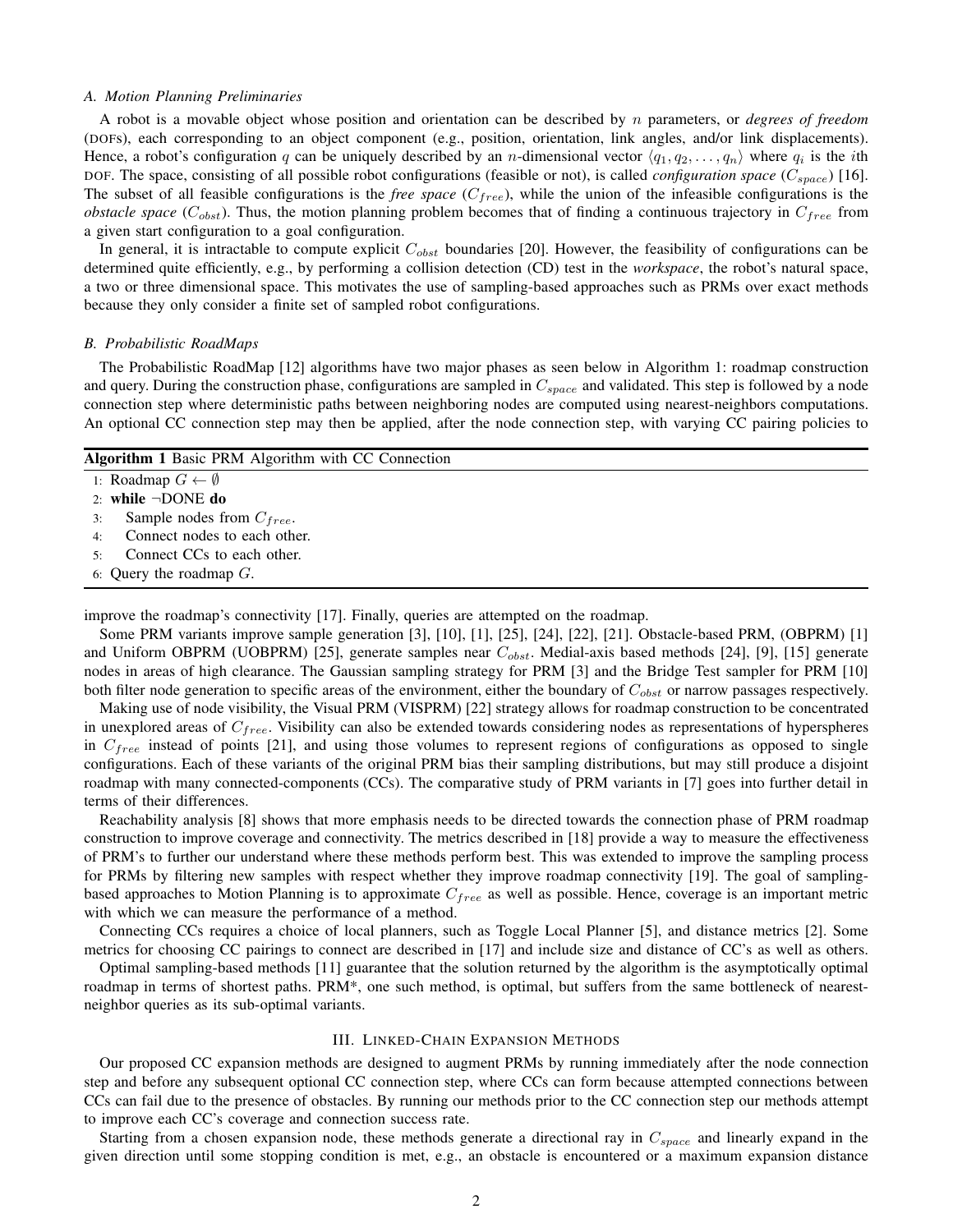is reached. At which point either a new expansion direction is generated or the expansion ends. The expansion nodes and directions will depend on the chosen biases that will be explained in Sections III-B and III-C, respectively.

Each node in our CC expansion phase can be considered a link in a connected set (usually a chain). Nodes in this set are immediately connected to their predecessor and successor nodes, removing the need for a nearest-neighbor search. Thus, we can avoid nearest-neighbor queries during our expansion process. If multiple CCs exist, these algorithms should increase the likelihood that these CCs will be connectable.

In this section, we will detail the ideas behind CC expansion; first by providing an overview of our CC expansion setup in Section III-A, followed by a description of our node selection process in Section III-B, and a detailed description of each expansion algorithm in Section III-C.

#### *A. Expansion Setup*

We present our expansion setup in Algorithm 2. We iterate over every connected component in the roadmap and apply the chosen CC expansion method on the candidate set of expansion nodes.

| <b>Algorithm 2 General Expansion Scheme</b>         |
|-----------------------------------------------------|
| <b>Input:</b> Roadmap $R$ , ExpandStrategy $ES$     |
| 1: for all $CC \in R$ do                            |
| 2: $S \leftarrow$ SelectExpansionNodes( <i>CC</i> ) |
| for all $s \in S$ do<br>3 <sup>1</sup>              |
| $ES$ .Expand(s)                                     |
|                                                     |

Many of the algorithms will also make reference to two global input variables  $\delta_{min}$  and  $\delta_{max}$  which provide limits on expansion distances.

- 1)  $\delta_{min}$  provides a lower-bound for inter-node distances between expansion nodes so that we prune expansions that yield little to no new coverage and to attempt to provide a certain degree of minimal clearance, to each new node, from obstacles (and other nodes in Algorithm 7).
- 2)  $\delta_{max}$  provides an upper-bound to expansion distances so that we do not produces paths that are too long without intermediate nodes being present.

The expansion framework makes use of the following utility functions:

- UpdateRoadmap( $q_1, q_2, q_3$ ]) : This method updates the roadmap by adding node pairs with edges between them. It works by checking if a valid path can be constructed between nodes  $(q_1, q_3)$ , and if so adds this edge. Else, we add edges  $(q_1, q_2)$  and  $(q_2, q_3)$ . The third argument  $\lfloor q_3 \rfloor$  is optional since we may only want to add the pair  $(q_1, q_2)$  to the roadmap.
- Short $Dist(q, r)$  and  $LongDist(q, r)$ : These methods return a valid configuration that is at most  $\delta_{min}$  or  $\delta_{max}$  from node  $q$  in the direction of ray  $r$ .

#### *B. Expansion Node Selection Policies*

In order to expand roadmap CCs, we first need to identify the candidate nodes in each CC from which to perform the expansion. Since the goal of the expansion process is to increase the connectivity of the roadmap's CCs, the choice of expansion node becomes an important first step. We want to expand nodes in areas of low visibility and/or node density since these areas may be potential pathways between CCs and would be more likely to provide an increase in coverage. We provide several policies for choosing potential candidate nodes:

- 1) Random: Picks some random configuration  $c \in CC$  for expansion.
- 2) Farthest: Picks the farthest node from the CC's centroid using some distance metric (e.g., Euclidean). The centroid represents the configuration with the average of each DOF in the represented CC.
- 3)  $Difficult: Makes use of approximate node visibility as its metric [18] by computing the ratio of successful and total$ connection attempts to each configuration  $c \in CC$ . The least visible nodes are those with the lowest ratios. We select these as candidates for expansion.

## *C. Expansion Algorithms*

In this section, we describe four expansion algorithms, each of which is a specific derivation of the two-step expansion technique shown in Algorithm 3. The first expansion step performs the expansion in a direction biased towards a suitable goal specific to the method, until an obstacle is reached. The second expansion step acts on the node resulting from the first step and expands in some direction in preparation for the next expansion iteration.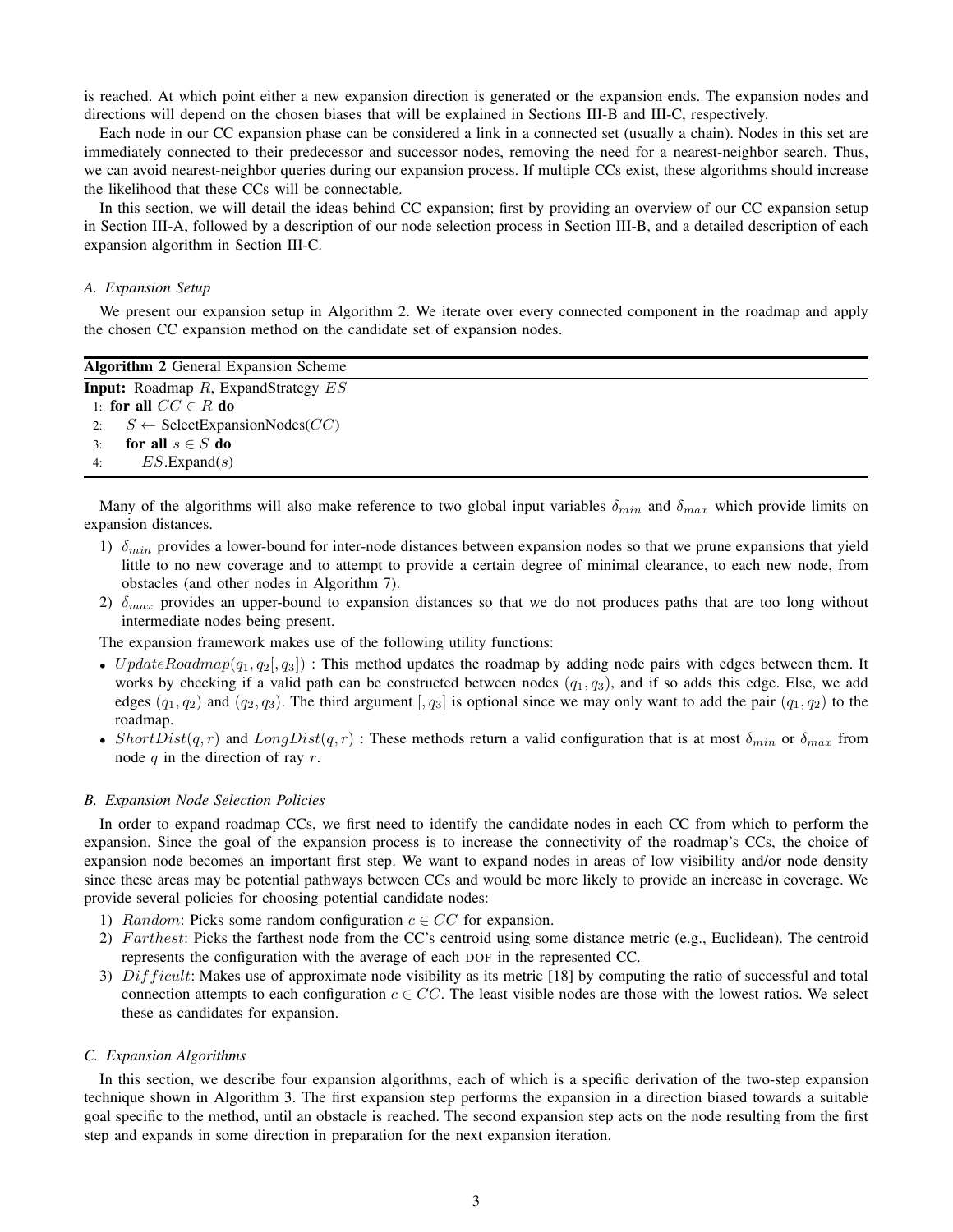## Algorithm 3 Expansion Technique Outline

Input: Node q 1: for  $i = 1 \ldots MaxIterations$  do  $2:$  $q' \leftarrow$  FirstExpansion(q) 3:  $q'' \leftarrow \text{SecondExpansion}(q')$ 4: UpdateRoadmap $(q, q'[, q'']$ 5:  $q \leftarrow q''$ 

# Algorithm 4 RandomExpand

Input: Node q 1: for  $i = 1 \ldots Max Iterations$  do  $2:$  $q' \leftarrow \text{LongDist}(q, RandomDir())$ 3:  $q'' \leftarrow \text{ShortDist}(q', RandomDir())$ 4: UpdateRoadmap $(q, q', q'')$ 5:  $q \leftarrow q''$ 

*1) Random Expand:* The first method in the expansion framework, as shown in Algorithm 4 and Figure 1, is the random expansion algorithm. A list of configurations is produced by first performing a long distance expansion in a randomly chosen direction (Fig. 1(a),1(b)), executing a short distance expansion meant to gain some clearance for the next expansion iteration (Fig. 1(c)), and repeating (Fig. 1(d)).

*2) Expand-From-CC-Centroid:* This method is described in Algorithm 5 and shown in Figure 2. We produce a list of configurations that expand away from the centroid of the node's CC in the PushAwayFrom(..) step until an obstacle is reached (Fig. 2(a),2(b)), and execute a short expansion in a random direction to gain some clearance for the next iteration, which may help escape local minima (Fig. 2(c)). We continue repeating this process until the max number of iterations is met (Fig. 2(d)).

| <b>Algorithm 5 ExpandFrom</b>                         |
|-------------------------------------------------------|
| <b>Input:</b> Node $q$                                |
| 1: centroid $\leftarrow$ GetCCCentroid(q)             |
| 2: for $i = 1 \dots Max Iterations$ do                |
| $q' \leftarrow$ PushAwayFrom(q, centroid)<br>3:       |
| 4: $q'' \leftarrow \text{ShortDist}(q', RandomDir())$ |
| UpdateRoadmap $(q, q', q'')$<br>5:                    |
| 6: $q \leftarrow q''$                                 |
|                                                       |

*3) Expand-To:* Unlike ExpandFrom, Algorithm 6 (example shown in Figure 3) produces a list of configurations as it expands *towards* the centroid of the nearest neighboring CC using NearestCC\_Centroid(..) (Fig. 3(a),3(b)), executes a long distance walk in a random direction (Fig. 3(c)), and repeats (Fig. 3(d)). The second expansion step is a long distance instead of a short distance walk because short walks would not provide enough clearance for the proceeding iteration because the algorithm may get stuck expanding into an obstacle.

The algorithm stops when an expansion node is determined to be close enough to that CC's centroid, as calculated by the WithinProximity(..) subroutine. This method, on line 4 of Algorithm 6, returns true if nodes  $n_1$  and  $n_2$  are within our predefined distance  $\delta_{min}$  from each other and false otherwise.

Note that the number of CCs, and hence the input size of a nearest-neighboring CC computation, is typically much smaller



Fig. 1. Example environment (a) shown with a CC (blue) to be expanded. A random vector is chosen and expanded along (b), then a small random directional vector is chosen to push away from obstacles (c). The process is repeated in (d).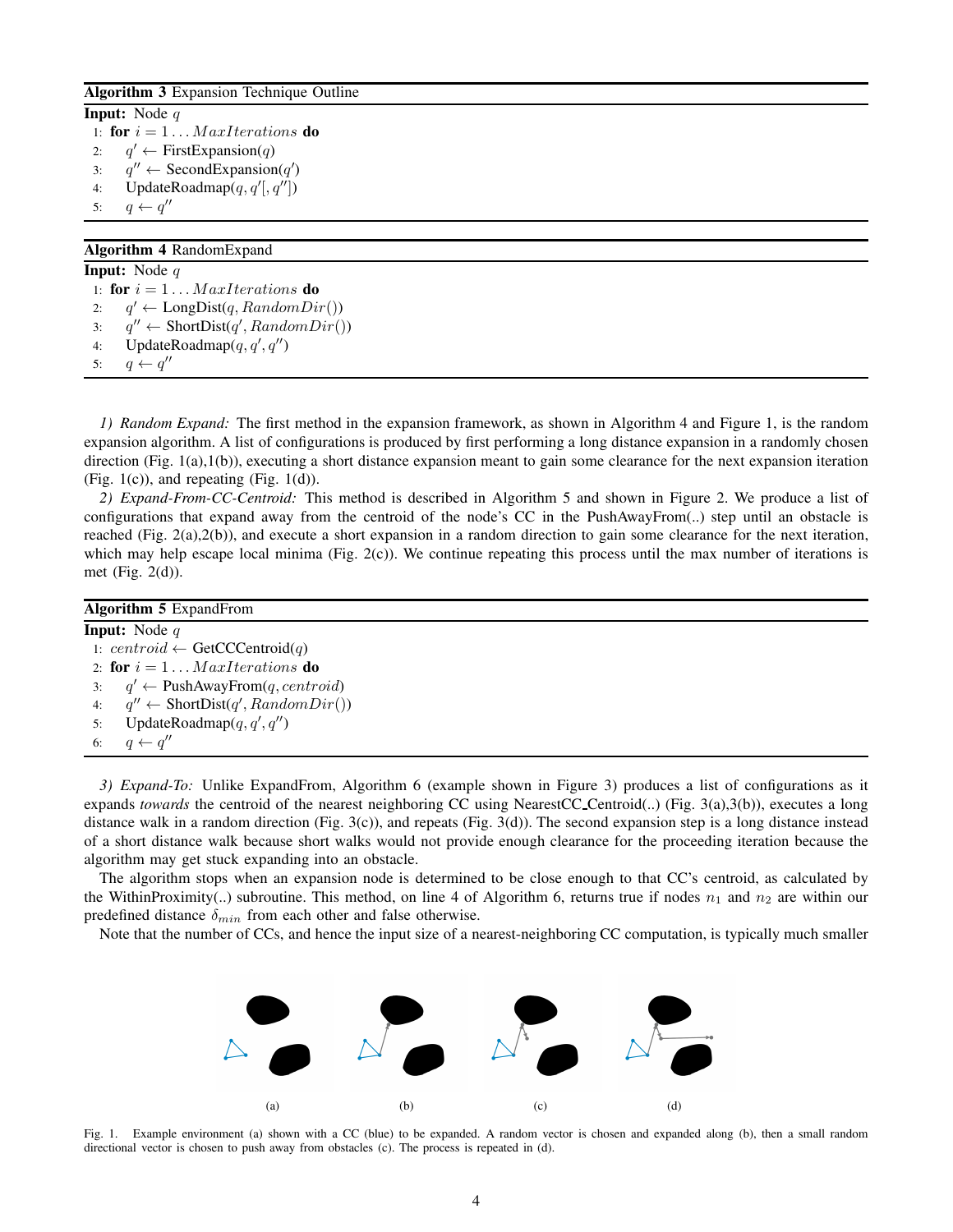

Fig. 2. Example environment (a) shown with a CC (blue) to be expanded. A vector away from the center of mass of the CC (blue square) is chosen and expanded along (b), then a small random directional vector is chosen to push away from obstacles (c). The process is repeated in (d).

(and never more) than the number of configurations. In the event that there is only one CC in the environment, a random direction is selected for expansion instead since there may still be benefit in expanding.



Fig. 3. Example environment (a) shown with a CC (blue, bottom left) to be expanded towards the other CC (blue, top right). A vector towards the center of mass of the target CC (blue square) is chosen and expanded along (b), then a small random directional vector is chosen to push away from obstacles (c). The process is repeated in (d).

*4) Medial-Axis Expand:* Unlike the previous methods, our final expansion strategy, as seen in Algorithm 7 and Figure 4, biases expansion along the medial axis. This method requires a history of the previous two expansion nodes, so we initialize this history by shooting a ray in a random direction from our initial expansion node  $q$  until we impact an obstacle or reach max distance  $\delta_{max}$ , where we place a valid (non-colliding) "bump" node q' (Fig. 4(a),4(b)). We push q' to the medialaxis and place a second temporary node  $q''$  (Fig. 4(c)). After running UpdateRoadmap(..), we recursively expand in both directions of the tangent (lines 10 and 14 of Algorithm 7), and repeat (Fig. 4(d)).

The IsClear(..) method, on lines 7 and 11 of Algorithm 7, is a method designed to make sure that we do not expand into areas already mapped by other expansion branches by making sure that each new medial-axis nodes is at least  $\delta_{min}$ distance away from all the others. This is meant to prune expansion branches that are expected to garner little-to-no gain in coverage.

Note that we check to see if we are currently in iteration zero since our first random expansion may produce initial nodes that are too close and may trigger the IsClear(..) condition to return false.

Algorithm 8 uses two cross products to produce a ray  $\vec{c}_2$  tangent to the medial-axis at node  $q''$ . We only use the robot's positional degrees of freedom when computing the tangent rays since using rotational DOFs would cause us to return rays that do not reflect the medial-axis of the workspace and may produce trajectories into obstacles.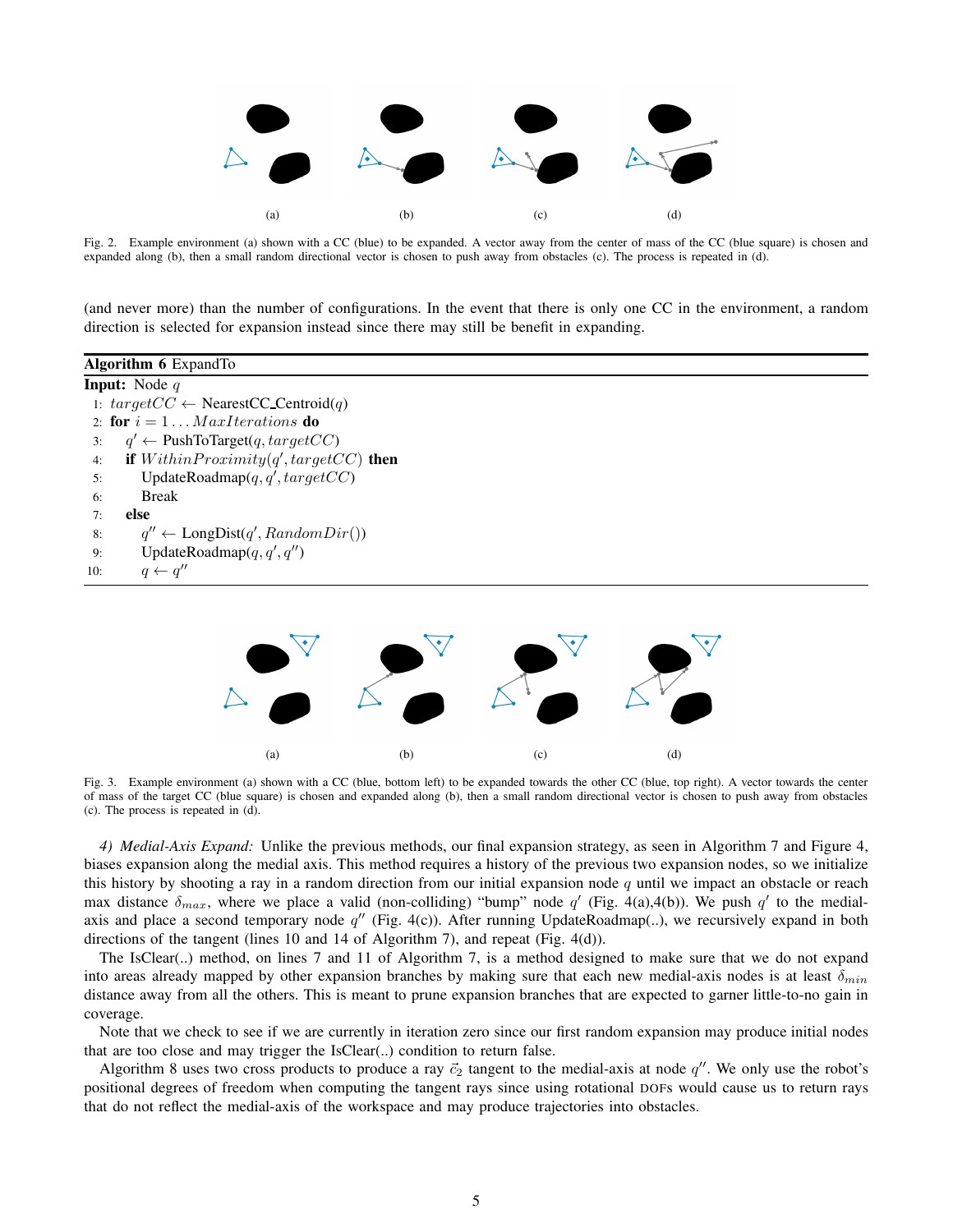# Algorithm 7 MedialAxisExpand

```
Input: Node q, Ray r, Int i1: if i > Max Iterations then
 2: return
  3: q'_1 \leftarrow \text{LongDist}(q, r)4: q_2' \leftarrow \text{LongDist}(q, \neg r)5: q_1'' \leftarrow \text{PushToMediaAxis}(q_1')6: q_2'' \leftarrow \text{PushToMedianAxis}(q_2')7: if IsClear(q''_1) && i \neq 0 then
  8: UpdateRoadmap(q, q'_1, q''_1)9: r' \leftarrow \text{MedianAxi} (q, q'_1, q''_1)10: MedialAxisExpand(q''_1, r', i+1)11: if IsClear(q''_2) && i \neq 0 then
12: UpdateRoadmap(q, q'_2, q''_2)13:\gamma' \leftarrow \text{Median} \rightarrow \text{pi} \rightarrow \text{pi} \rightarrow \text{pi} \rightarrow \text{pi} \rightarrow \text{pi} \rightarrow \text{pi} \rightarrow \text{pi} \rightarrow \text{pi} \rightarrow \text{pi} \rightarrow \text{pi} \rightarrow \text{pi} \rightarrow \text{pi} \rightarrow \text{pi} \rightarrow \text{pi} \rightarrow \text{pi} \rightarrow \text{pi} \rightarrow \text{pi} \rightarrow \text{pi} \rightarrow \text{pi} \rightarrow \text{pi} \rightarrow \text{pi} \rightarrow \text{pi} \rightarrow \text{pi} \rightarrow \text{pi} \rightarrow \text{pi} \rightarrow \text{pi} \rightarrow \text{pi} \rightarrow \text{pi} \rightarrow \text{pi} \rightarrow \text{pi14: MedialAxisExpand(q_2'', r', i+1)
```


Fig. 4. Example environment (a) shown with a CC (blue) to be expanded with bias along the medial axis (dotted gray line). A direction is chosen to expand along (b), and then this node is pushed towards the medial axis (c). Finally, a vector combination of the dotted red lines (from the previous expansions) is used to expand along both directions of the tangent of the medial axis (d).

# IV. EXPERIMENTS AND RESULTS

In this section, we perform a case study of six environments of varying topologies and difficulties. The experiments aim to compare PRM, OBPRM, and the Hybrid (PRM/OBPRM) method with and without a CC expansion step. The experiments compare the efficiency in mapping  $C_{free}$ .

# *A. Experimental Setup*

All experiments were run on a Rocks Cluster running CentOS 5.1 with Intel XEON CPU 2.4 GHz processors with the GNU gcc compiler version 4.1.2.

All the PRM variants and expansion methods described in this paper were implemented in a C++ library developed in the Parasol Lab at Texas A&M University. It uses a distributed graph data structure from the Standard Template Adaptive Parallel Library (STAPL) [4], a C++ library designed for parallel computing. Samples are generated with uniform (PRM), obstacle-based (OBPRM), mixed (Hybrid) distributions.

To connect nodes, a euclidean distance metric is used with a straight-line local planner. Each of our sampler's continuously sampled 50 nodes before running our CC expansion methods each iteration until our goal of 90% approximate roadmap connectivity was achieved. We attempted to expand from two expansion nodes per CC for seven expansion iterations in all cases involving CC expansion. Our stopping condition made use of a sample query of over 100 nodes, that were uniformly sampled from each environment, as a representative set for  $C_{free}$ . After each iteration, we attempted queries between all

# Algorithm 8 MedialAxisTangent

**Input:** Nodes  $q, q', q''$ 1:  $\vec{a} = \langle q, q' \rangle$ 2:  $\vec{b} = \langle \vec{q}', \vec{q}'' \rangle$ 3:  $\vec{c}_1 = \vec{a} \times \vec{b}$ 4:  $\vec{c}_2 = \vec{b} \times \vec{c}_1$ 5: return  $\vec{c}_2$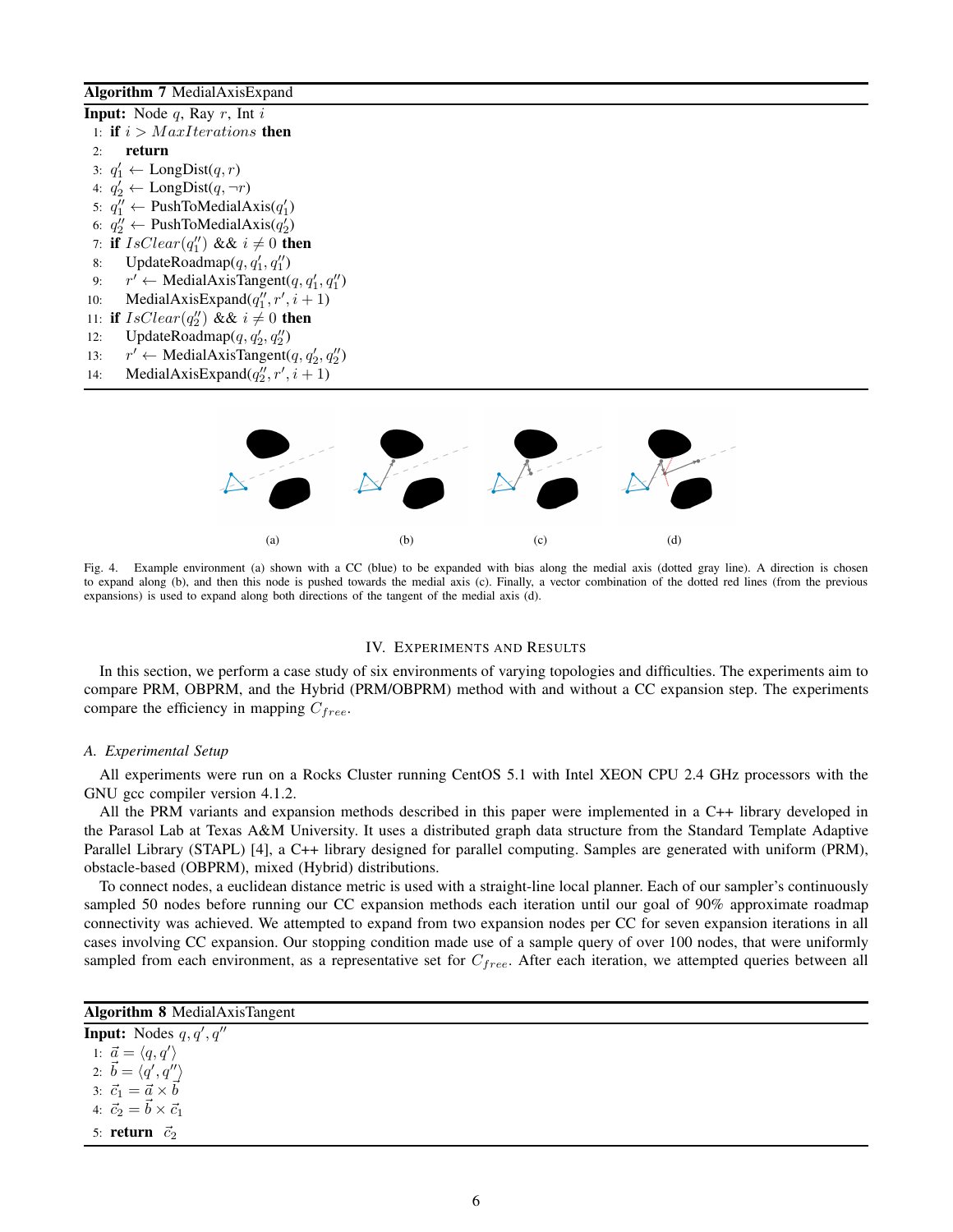pairs of these nodes using the current roadmap and computed the approximate connectivity as the ratio between successful and total number of query attempts.

All run time results have been normalized such that all PRM results are normalized to the Basic PRM method, similarly the OBPRM and Hybrid experiments have have normalized. Each of the plots in Sections IV-B,IV-C, and IV-D abide by the legend in Fig. 8: The x-axes of these plots will also make use of the keys in Table I to denote CC expansion method and node selection policy combinations. The "BASIC" label will be applied to experiments where PRM, OBPRM, or Hybrid do not include any expansion methods. Otherwise, the following keys will be used to refer to method combinations where the first two letters denote the expansion method and the third letter, after the hyphen, refers to the node selection policy.

Six environments were used in our experiments: three 2DOF, two 6DOF, one 9DOFas displayed in Fig. 5,6, and 7 respectively.



Fig. 5. Environment (a) is our simple tunnel (s-tunnel) environment with two open areas and one narrow passage. Our cluttered environment is (b) with 250 square obstacles. The maze environment (c) contains many long narrow passages and two entrances. In each of our 2DOF environments, we us a 2DOF translational robot.



Fig. 6. Both of our 6DOF environments provide narrow passages. The U-Tunnel (a) has several curved passages with with four entrances, two on the top and bottom. The Z-Tunnel (b) has a series of straight inter-connected tunnels that zigzags through the interior of the rectangular box (we've removed the ceiling to reveal the tunnel in the above image). In each of our 6DOF environments, we us a 6DOF rectangular box robot.



Fig. 7. Our Heterogeneous environment was used in our 4-link 9DOF robot experiments, it consists of a box with a narrow passage with a cluttered region followed by open space at both openings of the narrow passage.



Fig. 8.

## *B. 2*DOF *- Experimental Results*

*1) S-Tunnel Environment:* The S-Tunnel environment is shown in Fig. 9. We show that when our expansion methods are applied, there is a decrease in total mapping time in most PRM experiments. Choosing the Difficult nodes was the best choice since they were more likely to be within the narrow passages, thus expansion were more likely to improve CC coverage the narrow passage. The Random and Farthest node selection policies were more likely to select nodes for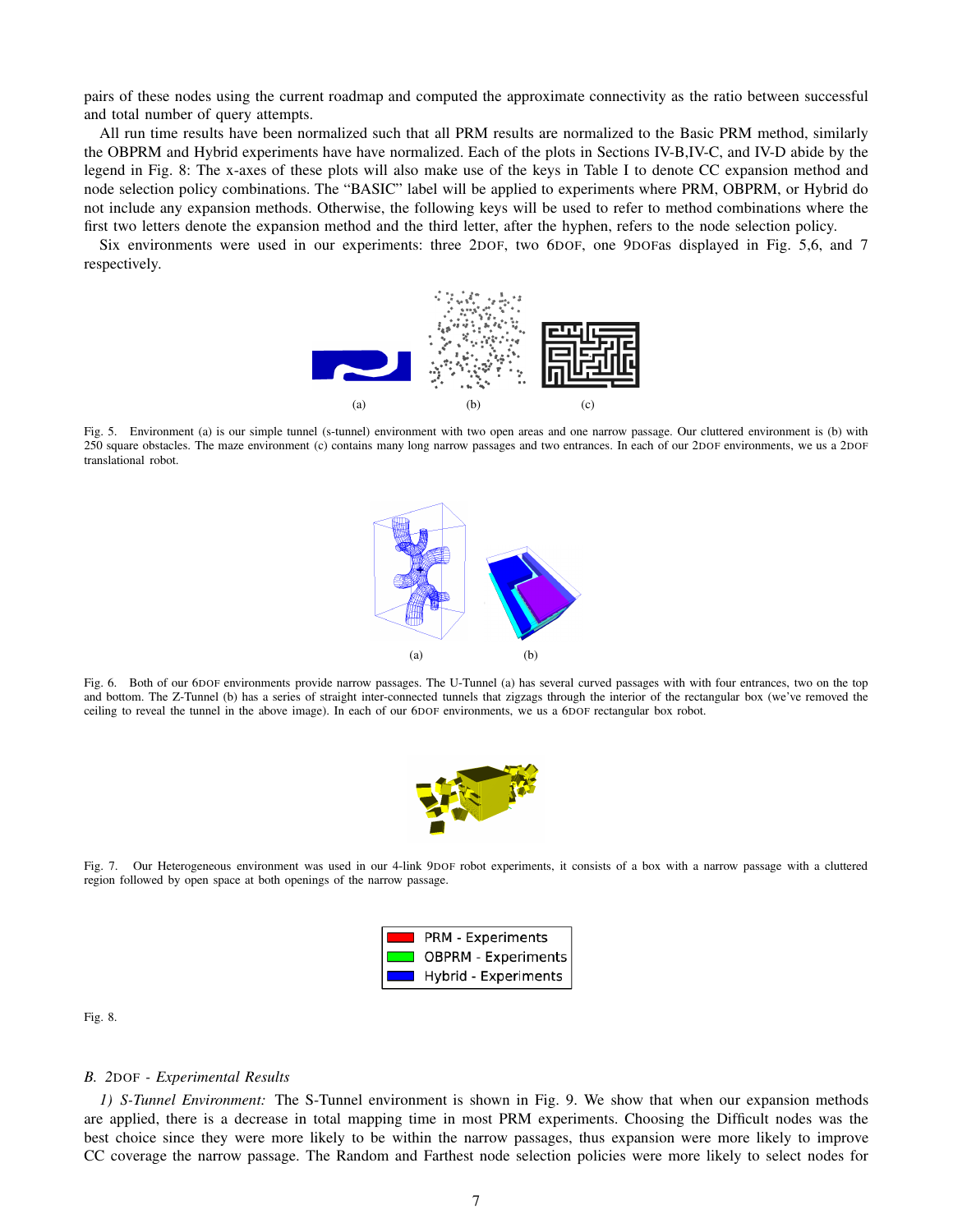|                | RandomExpand | ExpandTo | ExpandFrom | MedialAxisExpand |
|----------------|--------------|----------|------------|------------------|
| Random Node    | RE-R         | ET-R     | FF-R       | $MA-R$           |
| Farthest Node  | RE-F         | ET-F     | EF-F       | MA-F             |
| Difficult Node | RE-D         | ET-D     | EF-D       | MA-D             |
|                |              |          |            |                  |

|--|--|

expansion that were less likely to yield reductions in the total mapping time. When attempting to expand in narrow passages, it is not beneficial to pick random nodes to expand from since it is not likely they will be in the narrow passage. Choosing the Farthest nodes will not help either due to the random structure that CCs can take, making the Farthest node(s) a poor choice. Since OBPRM managed to place more nodes in the narrow passage, forming CCs in the narrow passage, we see significant improvement in all method combinations. The Hybrid experiments also reflected this pattern, in all cases, since the OBPRM nodes placed in the narrow passage allowed the expansion methods, regardless of node selection policy, to map it.



Fig. 9. Total C<sub>free</sub> mapping time normalized over the corresponding "Basic" sampling-based method in our 2DOF S-Tunnel environment.

*2) Clutter Environment:* The Clutter environment is shown in Fig. 10. The large number of obstacles produce many narrow passage areas that needed to be navigated to connect CCs. The PRM experiments show and improvement the majority of experiments, the best improvement came from MedialAxisExpand with a 25% improvement in total mapping time since the expansions along the medial-axis expanded each CC's coverage much quicker than the other methods. The OBPRM and Hybrid experiments followed this pattern, though we saw improvement beyond 50% during the OBPRM experiments when using MedialAxisExpand.



Fig. 10. Total  $C_{free}$  mapping time normalized over the corresponding "Basic" sampling-based method in our 2DOF Clutter environment.

*3) Maze Environment:* The Maze environment is shown in Fig. 11. The Maze contains many long narrow passages; we see that MedialAxisExpand mapped  $C_{free}$  very quickly with ExpandFrom close behind. ExpandFrom worked well because when expanding away from a CC's centroid in straight narrow passages, the nodes could be placed at the ends of the passages allowing other CCs to possibly connect to them. ExpandTo, using Random node selection, returned the lowest gain and sometimes increased the running time because very few expansion attempts would yield any benefits since a thin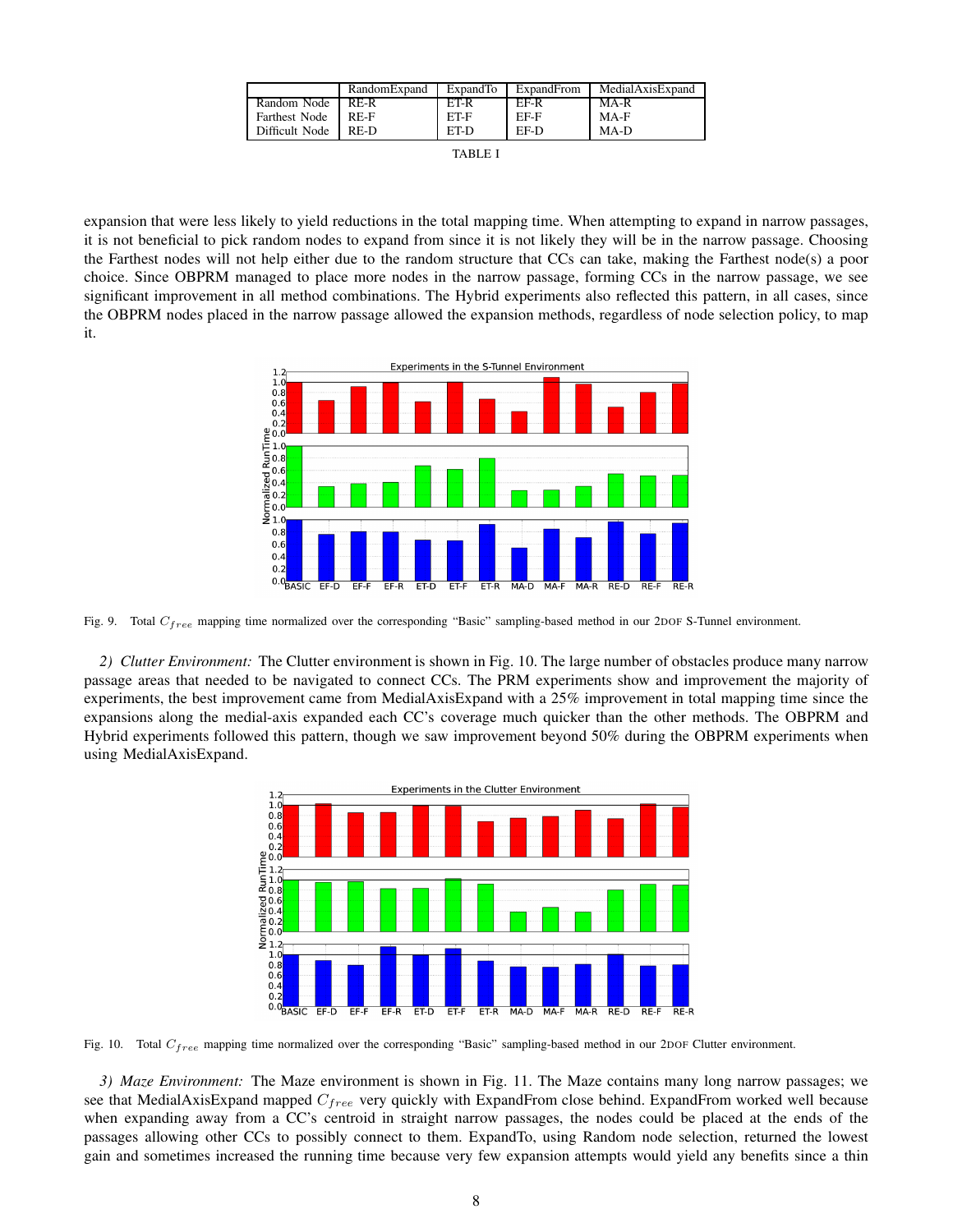wall separating two CCs may cause the CCs to attempt to expand into each other. Notice that ExpandTo also produced a large outlier when using the Random node selection policy. This was because choosing to expand to the nearest CC from a random node would fail very often.



Fig. 11. Total C<sub>free</sub> mapping time normalized over the corresponding "Basic" sampling-based method in our 2DOF Maze environment.

#### *C. 6*DOF *- Experimental Results*

*1) U-Tunnel Environment:* The U-Tunnel environment is shown in Fig. 6(a). In the U-Tunnel, we see that only the MedialAxisExpand strategy provided a significant performance increase. In higher dimensions, RandomExpand is not likely to yield benefit in narrow passages. The ExpandFrom and ExpandTo methods would be trapped in local minima produced by the curved nature of the narrow passages, so the potential benefit of their secondary expansion steps, meant to increase clearance, would not be of much benefit.



Fig. 12. Total  $C_{free}$  mapping time normalized over the corresponding "Basic" sampling-based method in our 6DOF U-Tunnel environment.

*2) Z-Tunnel Environment:* The Z-Tunnel environment is shown in Fig. 6(b). Unlike the U-Tunnel, the Z-Tunnel's narrow passages consisted of straight paths with sharp 90° turns. Due to this, ExpandFrom, ExpandTo, and RandomExpand showed benefit in most cases since a straight line expansion could potentially travel directly through the narrow passage. MedialAxisExpand worked very well because, a well placed node in the narrow passage, would produce expansions in both directions allowing the narrow passage to be mapped and both free space halves of the environment connected.

## *D. 9*DOF *- Experimental Results*

*1) Heterogeneous Environment:* The 9DOF Heterogeneous environment is shown in Fig. 7. For our articulated-linkage experiments, we used a complex environment with two cluttered regions with a narrow passage separating them. The best expansion strategy was ExpandFrom, across all methods, becaues it would expand well through the narrow passage and around obstacles allowing both halves of the environment to be connected. The best node selection strategy was the Farthest node policy. Expanding from Random nodes would yield little benefit in this environment.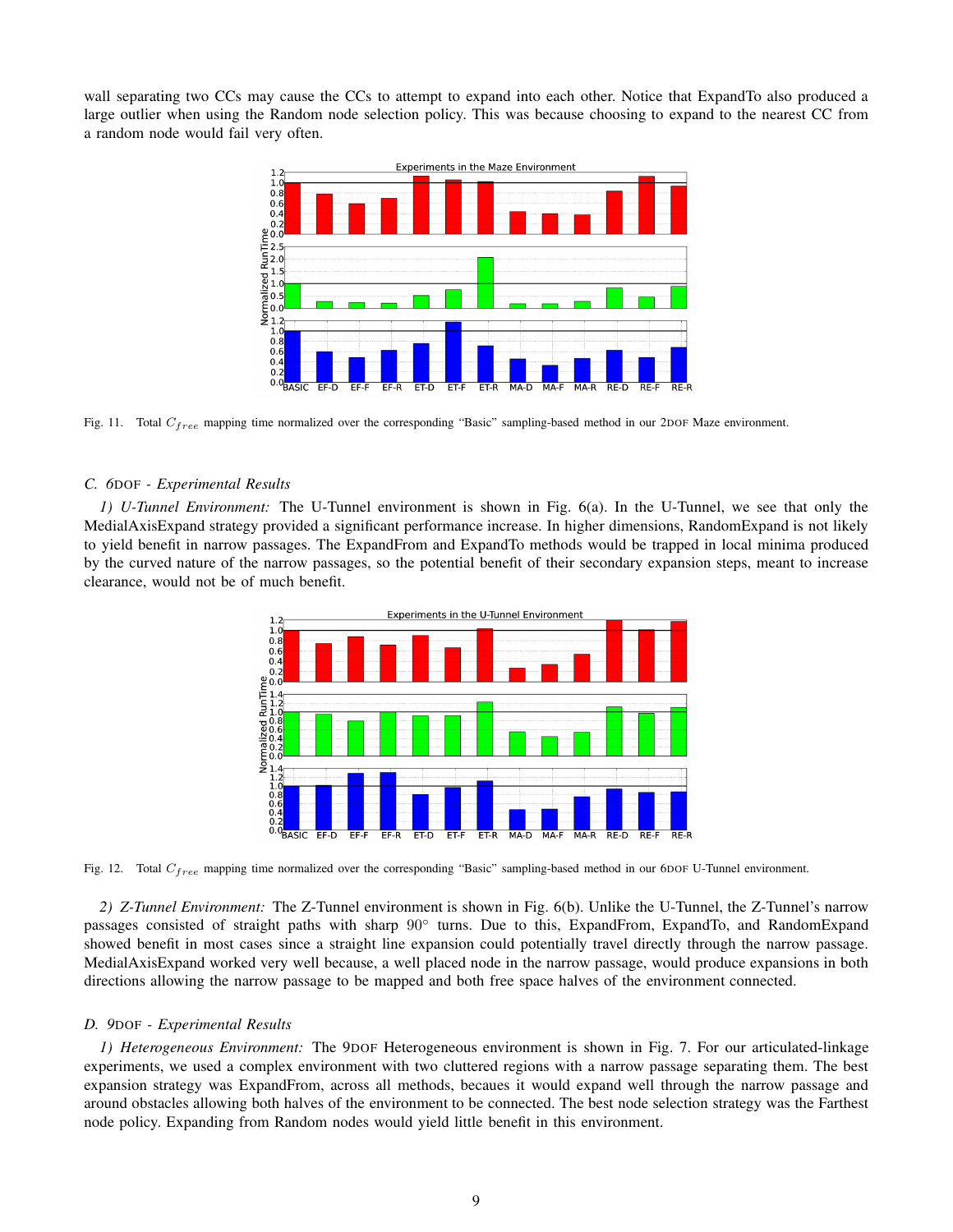

Fig. 13. Total  $C_{free}$  mapping time normalized over the corresponding "Basic" sampling-based method in our 6DOF Z-Tunnel environment.



Fig. 14. Total  $C_{free}$  mapping time normalized over the corresponding "Basic" sampling-based method in our 9DOF Heterogeneous environment.

# *E. Discussion*

From our experiments we have noticed that each of our expansion methods and node selection policies are best applied in certain domains. RandomExpand works in most cases. In higher dimensions the benefits are lessened. ExpandFrom works well, even at higher dimensions and with articulated-linkage robots if narrow passages are not curved. ExpandTo worked similarly to ExpandFrom, however, in maze-like environments this method increased the total mapping time. MedialAxisExpand was the best expansion strategy in almost every case since expansions were always performed along the medial-axis guaranteeing that each expansion step would produce long edges that may map difficult regions, especially narrow passages since the expansion is performed along both directions of the medial-axis.

With respect to the node selection policies, the Farthest node policy was best suited to narrow passage problems and the Difficult node policy was suited cluttered environments. The Random node policy performed poorly in many cases when compared to the other two strategies; this is understandable since expanding from a random node in a large roadmap is unlikely to yield much benefit.

## V. CONCLUSION

In this paper, we present a set of novel linked-chain expansion methods, and results from a study of their performance in various 2DOF, 6DOF, and 9DOF environments when compared against PRM, OBPRM, and a Hybrid of both. These linked-chain expansion methods focus expansion in different ways to increase the visibility of connected components and improve roadmap coverage and connectivity. We experimentally show that in environments of varying complexity that our methods tend to improve roadmap connectivity quicker than PRM and OBPRM alone when the expansion bias and node selection policy compliments the environment's geometry. In more complicated scenarios, the performance of our methods become more specialized showing that different problem types call for specific expansion strategies.

In the future, we want to further explore the efficiency of these methods to improve roadmap connectivity in higher dimensions. Exploring higher dimensional problems would allow us to further analyze the benefits expansion method biases and node selection methods.